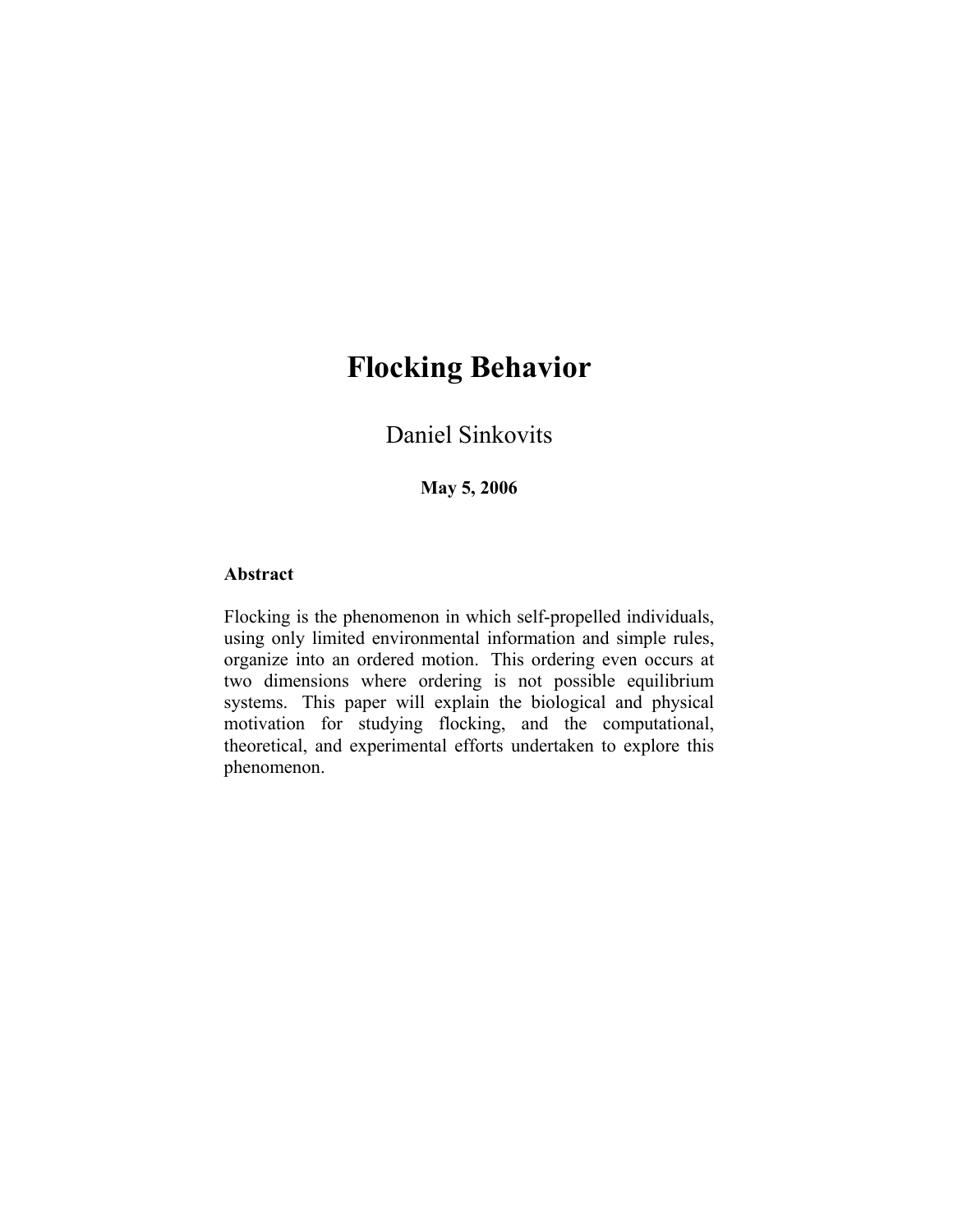# **Introduction**

A large flock of birds flying is a delightful sight to children and adults alike. A diver's view of an underwater school of fish is even more awe-inspiring. Both are examples of collective motion: individuals moving together as one. Specifically, the phenomenon is termed *flocking*, though *schooling* is often used to describe the same phenomenon in fish. Flocking is the phenomenon that individuals all move with approximately the same velocity, so that they remain together as a group. Animals that exhibit flocking range in size from buffalo to bacteria.

# **Biological Basis**

Biologists were the first scientists to investigate flocking. One of their questions was, "Why do animals flock together?" For this behavior to be favored in natural selection, it must provide survival or reproductive benefits for the population. Many such mechanisms have been postulated and investigated. However, this question is unfortunately not relevant to a physicist's interest in flocking, so it will not be further addressed in this paper.

Another more relevant question is, "What are the properties of a flock?" B. L. Partridge says that a school of fish can consist of a minimum of three members. For instance, in a group of two fish, their behavior shows one to be the leader and the other the follower. However, a group of three fish behaves as if none of the fish are leading, but rather each fish has an influence on the whole [1]. E. Shaw describes this as "a truly egalitarian form of organization" [2]. Furthermore, it was found that while fish in a school have preferences for nearest neighbor distance and even a preference for a specific positional angle with respect to their neighbors, this was only expressible as a statistical average over a long period of time. As a result, fish maintain no rigid "crystal structure" in a school. As they move, an individual fish's position in a school can change from front to back and edge to interior as the school moves and turns [1]. Flocks of birds and schools of fish are quite similar in this way. Birds also maintain no rigid structure, although there is evidence for influence toward such a rigid spatial structure. At the very least, there are preferences for where a bird positions itself with respect to nearest neighboring birds. In particular, there is an aversion to having a nearest neighbor in front of and below itself [3]. This would seem to be explained by a bird's desire to have a view of the ground. There is, however, no evidence for any preference as to the positioning of secondnearest neighbors. Thus, the approximate spatial ordering only extends to first-nearest neighbors and also constantly changing with time.

Another relevant question is, "How do animals maintain the order of a flock?" The first serious investigator of this question was A. E. Parr. According to E. Shaw, Parr sought to debunk the idea that the collective behavior of fish schools required them to have a collective mind or communicate through a supernatural long-range force [2]. He found that blinded fish lost their ability to school, thus showing that vision was the most important sense involved in fish schooling. Furthermore, fish in total darkness do not school, though schooling can occur in extremely dim light. However, it was later discovered that blinded fish can indeed school. This is due to an extra sense exhibited in fish and not in land animals. Fish have a line of hair cells that run lengthwise down their bodies called lateral lines. These hair cells are similar to those found in the human inner ear in that they are of the same cell type and sense the flow of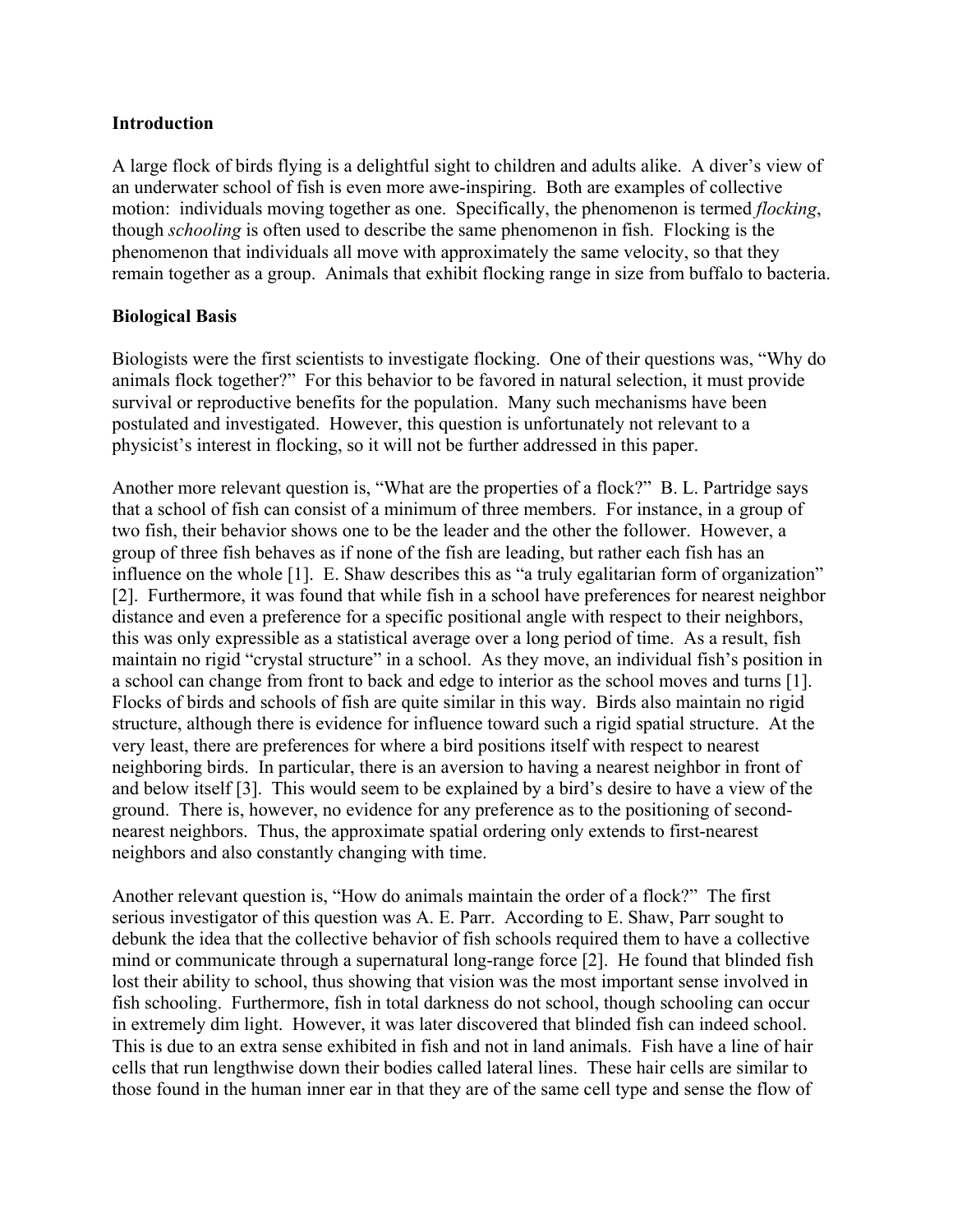fluid around the fish. Using this sense, fish can feel nearby fish movement and swim together with them. Regardless of these additional details, Parr's original point is clear: fish apparently school together using only biological senses. Furthermore, these biological senses are naturally limited in range. Under the most favorable conditions, sight would decrease in sensitivity like the inverse square of the distance (the area subtended by diverging light rays), and lateral line sense like the inverse cube of the distance (the volume of water displaced).

# **Insight from Computer Graphics**

While biological arguments provide strong support for the idea that the limited ranged of senses is the cause of flocking behavior, further support for this came from a very different field: computer graphics. C. W. Reynolds wanted to create an easy way for animators to create realistic-looking animations of flocks of birds. According to [4], in order to animate a flock of birds or a similar group, traditionally, an animator would have to direct the path of each bird individually. Not only would it be difficult to make the flock appear to be moving naturally to a human audience, but it would be prohibitive to make changes after planning each original flight path. He envisioned a program that would generate realistic-looking flight paths for a flock of birds using no central authority on the flock and only local rules for the interactions between birds, or *boids*, as he called them (short for "birdoids").

The three rules of interaction were 1) collision avoidance, 2) velocity matching, and 3) attraction toward boids within a short radius. These rules follow the constraints that each boid has a maximum velocity and acceleration. Remarkably, these three simple rules, when properly applied, produce realistic-looking flocking behavior. The phrase "properly applied" requires further explanation. Each of the three rules generates an influence on the boid, so some intelligence is required to determine the boid's acceleration in the face of conflicting influences. Simply adding the influences as force vectors is not ideal, because if forces are nearly equal and opposite, the tendency is to remain unchanged in direction, but indecision can be more costly than simply choosing to follow one influence over another. Thus he ranked them in the order they are listed above. For example, if collision avoidance is critical, it will take precedence over the other rules, but if there is little force from the collision avoidance rule, then the others can apply fully or in part. More specifically, the boid is only given a force quota to spread among the three rules. Force is given to the highest priority rule, and then to the lower priority rules until the total force required by these rules matches the force quota. Such a system reduces computational effort, because each rule does not always need to be computed. This would also reduce the mental effort requirement for a flocking animal. Such a hierarchical decision tree was implied in [4] when B. L. Partridge showed that in a conflict between following the visual sense or the lateral line sense, schooling fish followed the visual sense. Reynolds also added an obstacle avoidance rule, based on long-range vision, and an external goal-seeking rule so that animators could have a way to direct the flock in a way that would not disturb the natural behavior of the boids.

# **The First Physical Model**

Reynolds' program is a useful tool for animators, but as a model, it is still too complex to be useful to physicists. The physics community took an interest in flocking after a paper by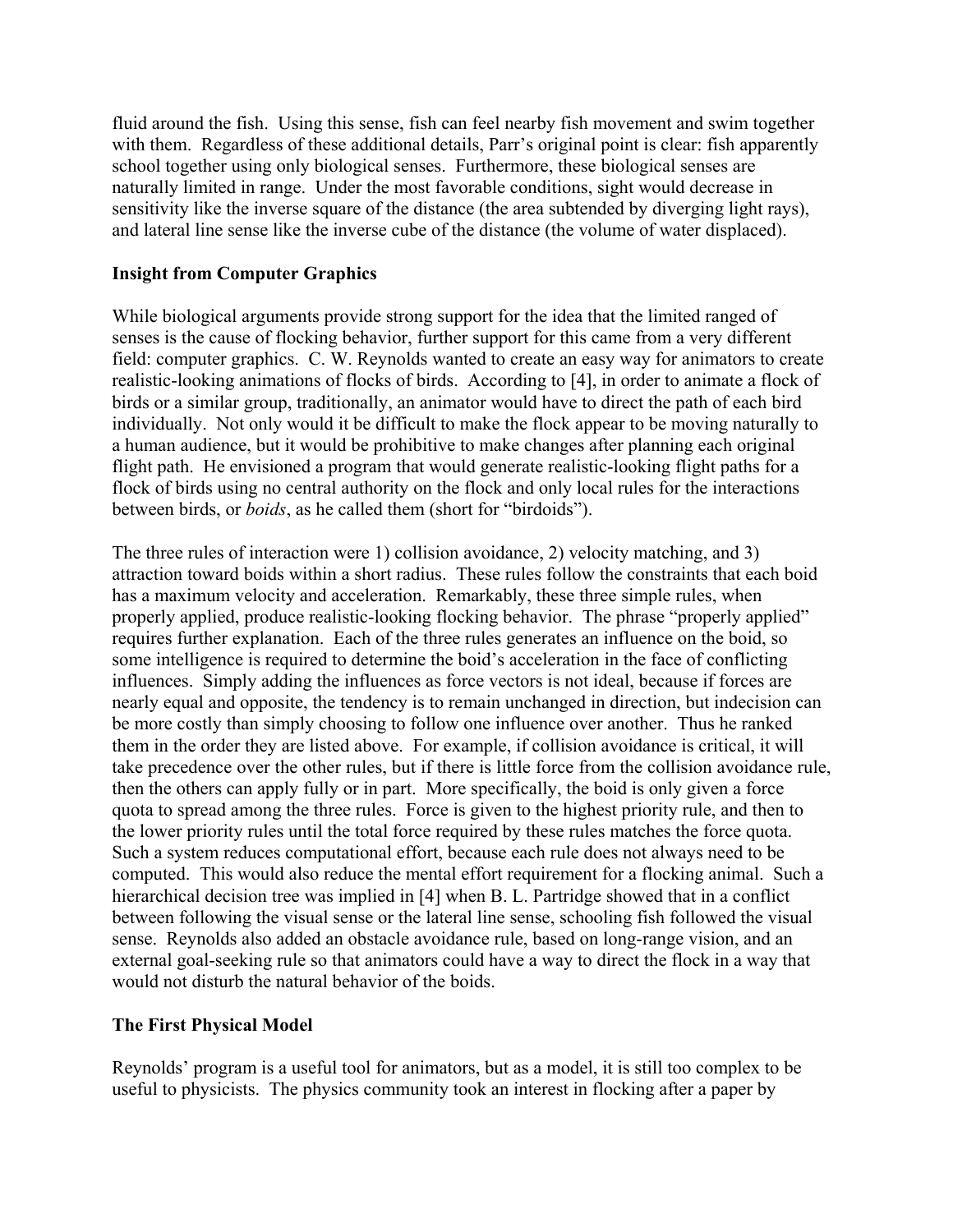T. Vicsek [5]. He proposed a very simple simulation model and demonstrated that it exhibited flocking. His model is paraphrased as follows:

In a 2-dimensional box of side length *L* with periodic boundary conditions, at  $t = 0$ , *N* particles were distributed in random positions **x***i*. Velocity for each particle was constrained to a constant value *v*, and initial directions  $\theta_i$  for each particle's velocity were randomized. At each time step, position and direction followed

$$
\mathbf{x}_i(t+1) = \mathbf{x}_i(t) + \mathbf{v}_i(t)\Delta t
$$
 and  $\theta_i(t+1) = \langle \theta_i(t) \rangle_r + \Delta \theta$ 

where  $\langle \theta_i(t) \rangle$  is the average direction of the velocities of particles within a distance *r* of the *i*th particle. Particles further away have no influence on the given particle.  $\Delta\theta$  is a random number uniformly chosen between  $-\eta/2$  and  $+\eta/2$ . This creates fluctuations in velocity direction, representing the effect of finite temperature.

Viscek made an analogy between his model and a model of a ferromagnet. The velocities of the particles are analogous to the spins and the interactions are local. When  $v = 0$ , the model exactly corresponds to the 2D XY model, albeit not on a regular lattice. When simulated with different parameters for fluctuations and density, he found four different behaviors [5]:



- a) High noise, low density: particles moved independently
- b) Low noise, low density: particles formed groups that were independent
- c) High noise, high density: particles moved with some correlations
- d) Low noise, high density: all particles moved in the same direction

The last behavior is physically interesting because it is analogous to a ferromagnetic state: rotational symmetry is spontaneously broken. The average velocity is zero except in the last case, so average velocity is a suitable order parameter. He measured the critical exponents and also found that the size of the scaling region increased as the system size was increased, strong signs that this is a true phase transition. This was something that the physics community could be excited about: a very simple model that produces a "novel type of phase transition" as the title of Vicsek's paper proclaims [5].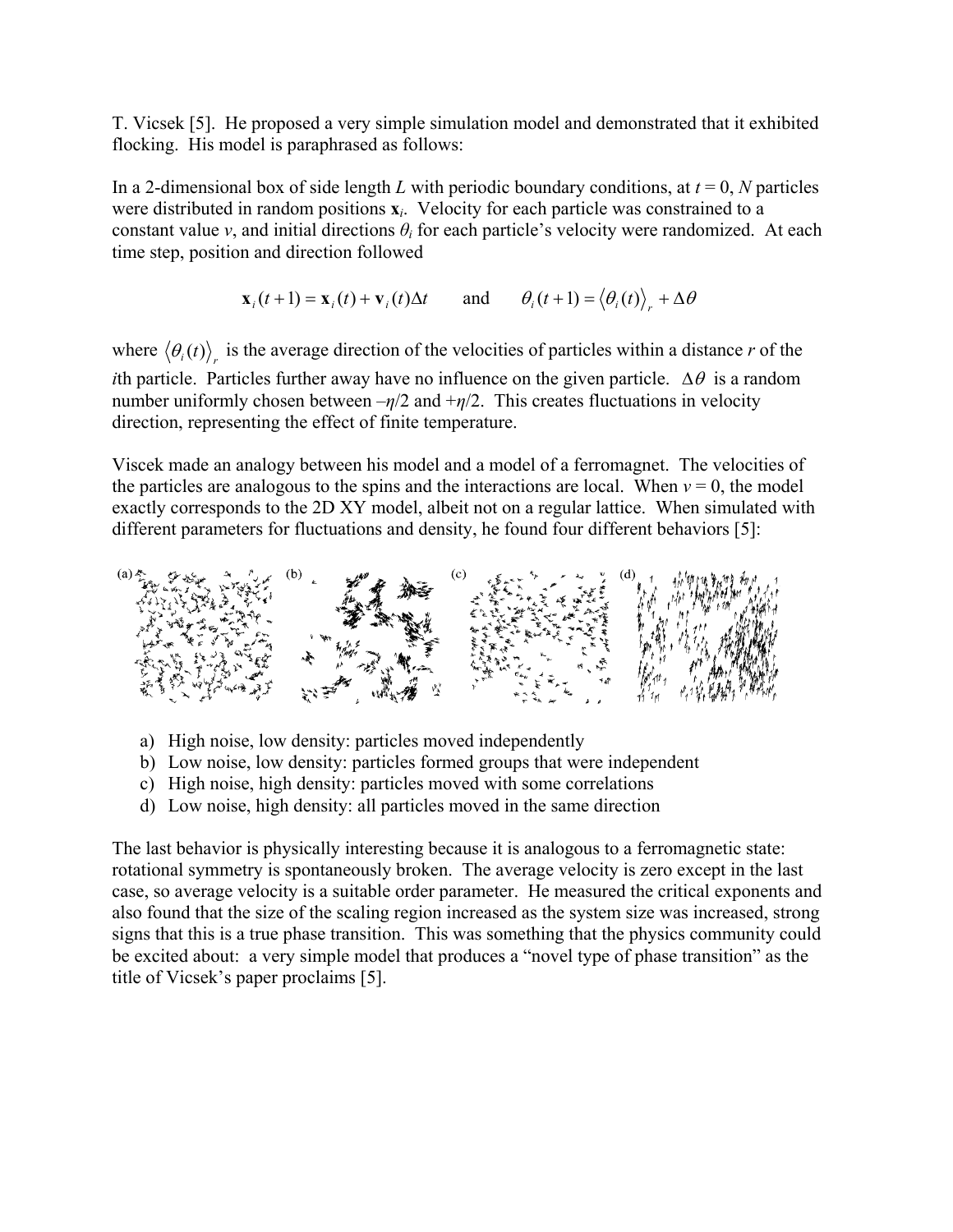

Above are two plots from [5] showing the increase of the scaling region as *N* is increased.  $v_a$  is the average velocity, the order parameter.

## **A Paradox?**

This transition is especially novel because the transition happens in a system of 2 dimensions. According to the Mermin-Wagner theorem, no ferromagnetic state exists in a system of 2 or fewer dimensions [6]. The theorem generally states that there can be no spontaneous breaking of a continuous symmetry in 2 or fewer dimensions. The heuristic argument is that in low dimensions, fluctuations become too strong for long range order to develop. This theorem, however, is not a fundamental principle, but rather an exact mathematical result that holds for a huge class of Hamiltonians [7]. In particular, it requires the system to be in thermal equilibrium. Therefore, an apparent violation of this theorem in a non-equilibrium system such as this one is not surprising. Clearly, the movement of the particles is the cause, because at  $v =$ 0, the system is merely the 2D XY model in thermal equilibrium. However, a full understanding of the physical origin of this violation and its consequences requires an analysis of the model behind the simulation.

#### **A Theoretical Approach**

J. Toner and Y. Tu performed such an analysis in [8]. First, they reasoned that physics should only be interested in the long length-scale properties of a flock. In this regime, the flock can be modeled as a continuous hydrodynamic model. In such a top-down approach, universal properties could be found for all flocks obeying certain basic symmetries. As they explained, a flock has only two symmetries: conservation of mass and rotational invariance. In particular, momentum is not conserved due to a lack of Galilean invariance. To understand why flocks are not invariant under Galilean transformations, consider a flock of birds moving coherently, each with the approximately same velocity. Taking a Galilean transformation by subtracting the average velocity of the flock from each bird leaves a flock of roughly stationary birds. This is clearly a different physical situation.

As this is a top-down approach rather than deriving equations of motion through approximations of individual interactions, they are written as the most general equations of motion consistent with the symmetries. All of the details about individual properties are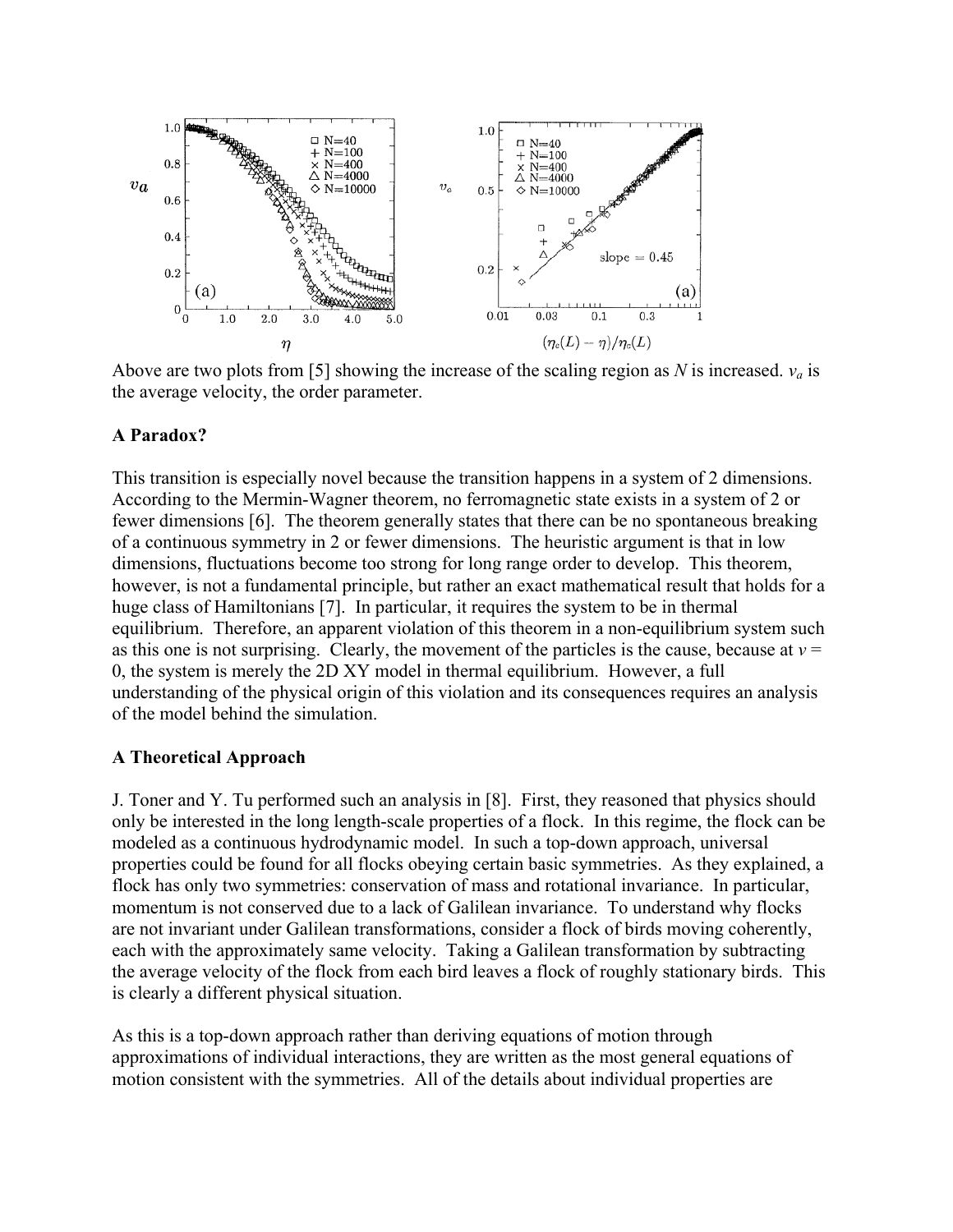handled by a small number of coefficients. Following [9], which has a more complete derivation, the equations of motion are

$$
\partial_r \vec{v} + \lambda_1 (\vec{v} \cdot \vec{\nabla}) \vec{v} + \lambda_2 (\vec{\nabla} \cdot \vec{v}) \vec{v} + \lambda_3 \vec{\nabla} (|\vec{v}|^2)
$$
  
\n
$$
= \alpha \vec{v} - \beta |\vec{v}|^2 \vec{v} - \vec{\nabla} P + D_B \vec{\nabla} (\vec{\nabla} \cdot \vec{v}) + D_T \nabla^2 \vec{v} + D_2 (\vec{v} \cdot \vec{\nabla})^2 \vec{v} + \vec{f},
$$
  
\n
$$
P = P(\rho) = \sum_{n=1}^{\infty} \sigma_n (\rho - \rho_0)^n,
$$
  
\n
$$
\frac{\partial \rho}{\partial t} + \vec{\nabla} \cdot (\vec{v} \rho) = 0.
$$

The first equation has extra convective terms  $\lambda_2(\vec{\nabla} \cdot \vec{v})\vec{v}$  and  $\lambda_3 \vec{\nabla}(|\vec{v}|^2)$  due to the lack of Galilean invariance, and an adjustable parameter  $\lambda_1$ , which would simply be 1 in the usual Navier-Stokes equations. The terms  $\alpha \vec{v} - \beta |\vec{v}|^2 \vec{v}$  give the birds a preferred speed. The three  $D_i$  terms represent diffusion or viscosity. They are all present because they are consistent with rotational invariance and are third order or less in *v*. The  $\sigma_n$  are phenomenological parameters representing attraction and repulsion effects between birds in an attempt to maintain an ideal density  $\rho_0$ . The last equation is simply conservation of mass.

Through a full dynamical renormalization group analysis, the authors concluded that the linear approximation to the hydrodynamic equations of motion become invalid for *d* < 4. The renormalization group analysis is very difficult and could not explicitly solved for the critical exponents in  $2 < d < 4$ . In 2 dimensions, however, due to the fact that there is only one dimension for the Goldstone mode, the problem is tractable. This is fortunate because 2 dimensions is where the existence of a phase transition is surprising. The exact critical exponents in  $d = 2$  are

| $\zeta = \frac{3}{5},$ | Defined by the scaling                                |
|------------------------|-------------------------------------------------------|
|                        | $\vec{x}_\perp \rightarrow b\vec{x}_\perp$ ,          |
| $z = \frac{6}{5},$     | $x_{\parallel} \rightarrow b^{\zeta} x_{\parallel}$ , |
|                        | $t \rightarrow b^z t$ ,                               |
| $\chi=-\frac{1}{5}$    | $\vec{v}_\perp \rightarrow b^{\chi} \vec{v}_\perp$    |
|                        | $\delta \rho \rightarrow b^{\chi_{\rho}} \delta \rho$ |

Since the scaling exponent for transverse velocity,  $\chi$ , is negative, velocity fluctuations at long length scales are suppressed; thus, long range order is present in 2 dimensions. The authors continue to show that while this result also holds when the dimensionality is greater than 2, exactly 2 dimensions are favored for movement while the others are disfavored. This is, of course, the situation with birds, because while they are free to fly in 3 dimensions, flight is principally in 2 dimensions.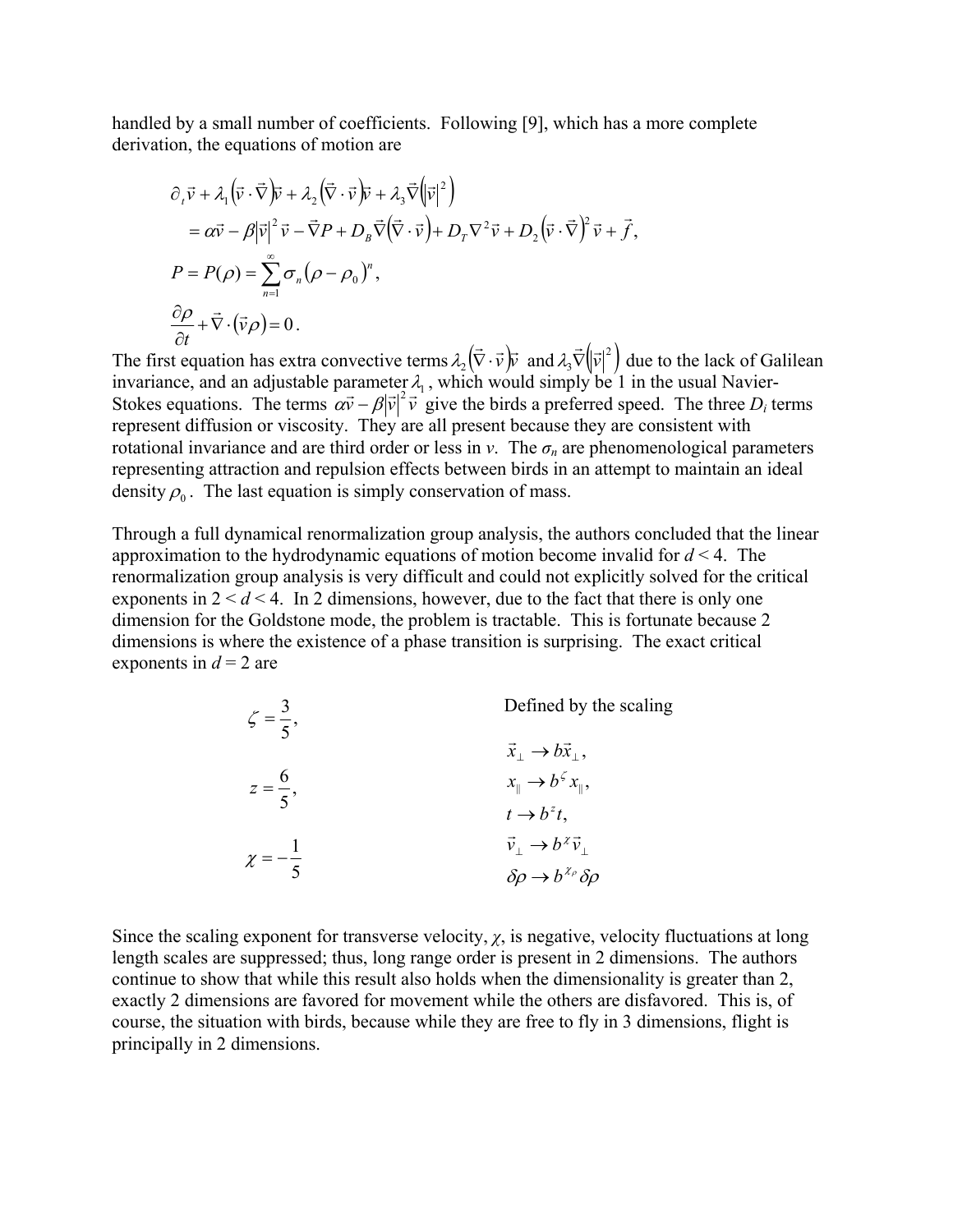Besides this impressive renormalization group result, Toner and Tu also calculated sound speeds, which show a complex, directionally dependent structure and correlation functions, which can be measured in experiments of real flocks.

# **Further Results from Simulations**

The hydrodynamic model of flocks gives universal behavior and it can be generalized into other situations, such as allowing flock members to be born and die in the dynamics so that mass is no longer conserved, or having a flock of several different species with different properties [9]. However, many questions cannot be solved analytically, so new models and simulations are still important tools to investigate properties of flocks.

One such property is that birds of a flock group together, not merely align their directions, although even in Vicsek's original model, which has no attractions, flocks of independent birds are observed. When Vicsek's model [5] is taken to its low density limit, simulating birds in wide open space, they disperse because there is no attraction to pull them back together once they escape each other's critical radius *r*. More precisely, for any fixed level of noise, decreasing the density will disperse all flocks, but localized flocking will occur at all densities for sufficiently low noise [10]. An extension of the model, found in [11], includes both a Lennard-Jones type interaction and an alignment interaction. Because of this attraction, five phases appeared in the zero-density limit.





Above: Depictions of four phases: a) solid b) moving solid c) liquid d) moving liquid

To the left is an approximate phase diagram in the zero density limit. The four phases pictured are present as well as the gas phase. Parameters  $\alpha$  and  $\beta$  are the strengths of the alignment interaction and the Lennard-Jones interaction, respectively. Both figures are from [11].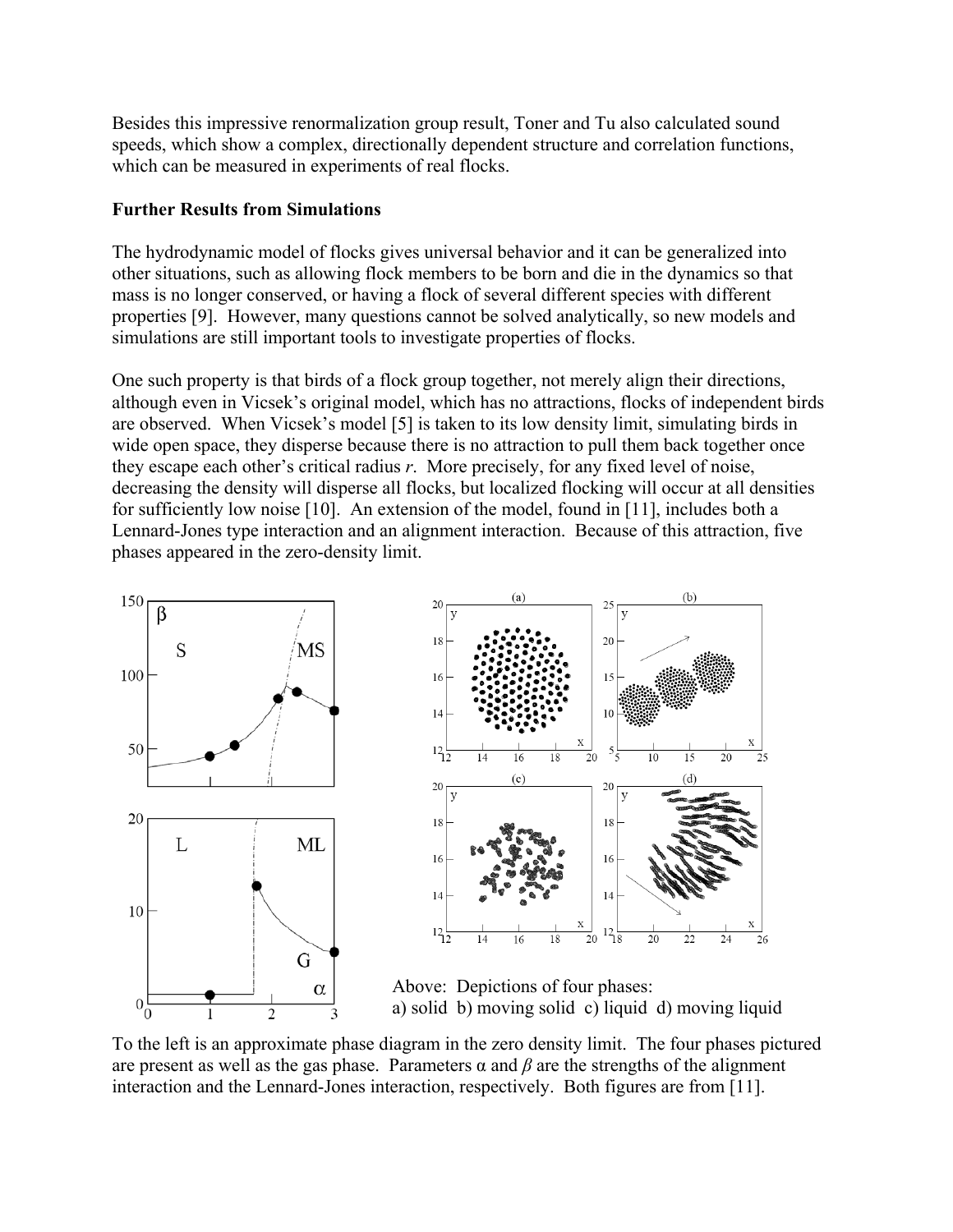## **Another Kind of Collective Behavior**

Besides moving together straight ahead, fish, birds, and other animals also exhibit another collective behavior: vortex motion. Fish and birds sometimes circle coherently while feeding or looking for food, i.e. vultures. But, perhaps the most familiar sight would be of a swarm of insects, such as gnats around you head on a hot day or moths around a light at night. Indeed, this collective behavior is sometimes called *swarming*, although that tends to mean simply an aggregation of insects, rather than a group with coherent motion.

In Vicsek's model, vortices were thought to be unstable for any nonzero  $v_0$  in [10], but V. L. Kulinskii and collaborators in [12] have recently shown mathematically that Vicsek's model allows for vortical solutions in 2D. Furthermore, long-lived vortices were observed in a simulation of Vicsek's model with interactions in [13]. Nevertheless, vortices in nature often form by boundary conditions, external fields, or exotic interactions.

One example of a vortex being formed due to an external field is the phenomenon of *Daphnia* swimming in a circular fashion around a shaft of light, as studied in [14]. The tiny zooplankton, while moving continuously, are attracted to light, so they circulate around the light beam. Such creatures are well studied in the laboratory because of their small size. For *Daphnia* with low density, half of the population circles clockwise and half counterclockwise. For a high enough density, all of the *Daphnia* swim the same direction. This is another example of spontaneous symmetry breaking. However, since the symmetry is discrete, clockwise or counterclockwise, this system is similar to the flocking phenomenon in 1 dimension, which is also extensively studied. A hydrodynamic model was also developed for this system, but it, like Y. Tu's model, is difficult to apply to real situations. The authors in [14] demonstrate that a local model of collision avoidance, based on assumed properties of *Daphnia* visual ability, account for the spontaneous symmetry breaking and create realistic *Daphnia* behavior.

Another mechanism to generate vortices is *chemotaxis*. Bacteria with means of locomotion are often attracted toward specific chemicals. The bacteria studied in [15] create a very interesting structure. Vortices of bacteria spread out from a central source, leaving a trail of bacteria as they move. If a vortex becomes too large, it can break up into smaller vortices, creating diverging branches. As explained in [15], while chemotaxis can simply mean an attraction toward a chemical gradient, these bacteria use chemotaxis for signaling. Essentially, bacteria release chemoattractors into the medium. Bacteria naturally are directed along the gradient of chemoattractors, which would guide bacteria to join a large clump. This interaction is exotic because the chemoattractant remains in the medium for a long time, so a bacterium can be directed to find a clump of bacteria even if the clump has since moved on. This makes the interaction effectively long-ranged. Pictured below are a photograph of a real system of bacteria and a simulation of the new model. The agreement between the two is striking.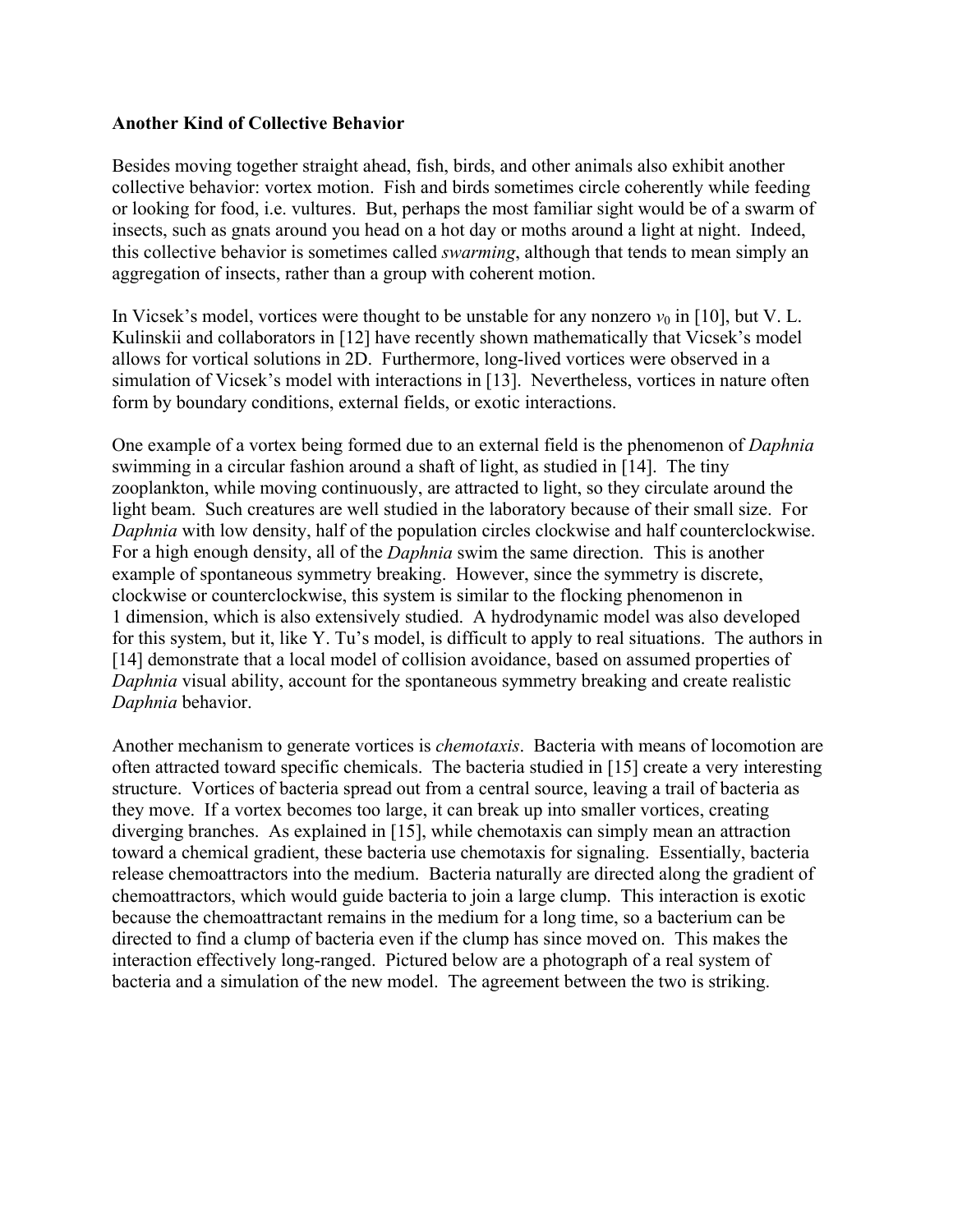

Finally, in the case of *Dictyostelium*, a vortex state is formed, but evidence shows that chemical signaling is not needed. When researchers used a strain of non-signaling *Dictyostelium*, vortices still formed, albeit only in higher densities than normal bacteria. If chemical signaling is not what ultimately causes vortex motions, then *Dictyostelium* could be an example of vortex behavior without long-range interactions or external fields [16].

The phenomenon of vortex collective motion is included in this paper because it is another kind of collective motion that can be more easily explored experiments in a laboratory. Also, since causal mechanisms for vortex motion are so diverse, this phenomenon requires more of a bottom-up approach, where models are created based on biological insight and compared to real experiments.

# **Future Directions**

When T. Vicsek's paper [5] first introduced flocking to the physics community, it sparked interest because it provided a simple model that exhibited a new type of order. Then a hydrodynamic equation was developed [8], opening the door for physicists to explore the properties of this universal equation through more elaborate models. Finally, some physicists become interested in creating models more faithful to biological systems themselves, in order to make specific predictions or interpret experiments. These three directions still have room to grow.

Reference [9] introduces a new type of order that can be found in a system of self-propelled particles: that of *apolar nematic order*. This would describe a self-propelled particle that is symmetric front and back, so that it moves forward or backward with equal probability in each time step. The ordered state would thus be one where the axes of particles were aligned, but by definition there would be no net velocity. The authors in [9] express optimism that there are more phases to be discovered because, as they say, "there is every reason to expect that every phase known in equilibrium condensed matter systems has an analog in flocks." That may be too optimistic, but the discovery of another ordered phase would be significant.

There is certainly much more to explore with regard to models based on hydrodynamics. The work in [13] convinces this author of that. It shows that even Vicsek's model, the simplest physical model of flocking, has very interesting phase transition dynamics. If that is the case,